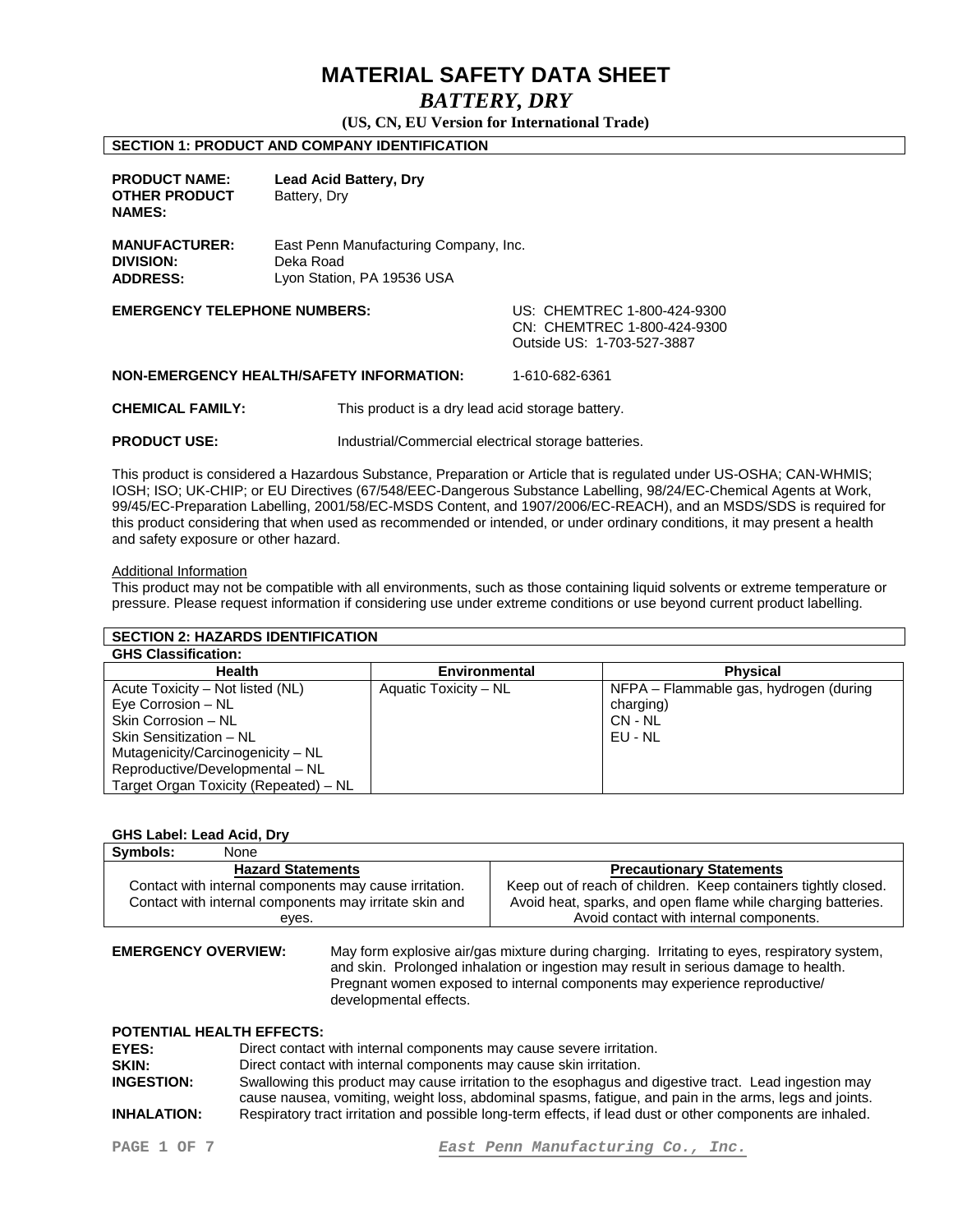## **MATERIAL SAFETY DATA SHEET**  *BATTERY, DRY*

## **(US, CN, EU Version for International Trade)**

## **ACUTE HEALTH HAZARDS:**

Repeated or prolonged contact may cause mild skin irritation.

## **CHRONIC HEALTH HAZARDS:**

Lead poisoning if persons are exposed to internal components of the batteries. Lead absorption may cause nausea, vomiting, weight loss, abdominal spasms, fatigue, and pain in the arms, legs and joints. Other effects may include central nervous system damage, kidney dysfunction, and potential reproductive effects.

## **MEDICAL CONDITIONS GENERALLY AGGRAVATED BY EXPOSURE:**

Respiratory and skin diseases may predispose one to acute and chronic effects of sulfuric acid and/or lead. Children and pregnant women must be protected from lead exposure. Persons with kidney disease may be at increased risk of kidney failure.

## Additional Information

No health effects are expected related to normal use of this product as sold.

| <b>SECTION 3: COMPOSITION/INFORMATION ON INGREDIENTS</b>      |                 |            |           |  |
|---------------------------------------------------------------|-----------------|------------|-----------|--|
| <b>INGREDIENTS (Chemical/Common Names):</b>                   | <b>CAS No.:</b> | $%$ by Wt: | EC No.:   |  |
| Lead, inorganic                                               | 7439-92-1       | 92         | 231-100-4 |  |
| Antimony                                                      | 7440-36-0       | $<$ 1      | 231-146-5 |  |
| Arsenic                                                       | 7440-38-2       | < 0.01     | 231-148-6 |  |
| Polypropylene<br>$NA - Not$ applicable/ $ND - Not$ determined | 9003-07-0       | $5-10(8)$  | ΝA        |  |

#### Additional Information

These ingredients reflect components of the finished product related to performance of the product as distributed into commerce.

## **SECTION 4: FIRST AID MEASURES**

| <b>EYE CONTACT:</b>  | Flush eyes with large amounts of water for at least 15 minutes. Seek immediate medical attention if<br>eye irritation persists.                                                         |
|----------------------|-----------------------------------------------------------------------------------------------------------------------------------------------------------------------------------------|
| <b>SKIN CONTACT:</b> | Flush affected area(s) with large amounts of water for at least 15 minutes. Remove contaminated<br>clothing. If symptoms persist, seek medical attention.                               |
| <b>INGESTION:</b>    | If swallowed, give large amounts of water. Do NOT induce vomiting or aspiration into the lungs may<br>occur and can cause permanent injury or death. Seek medical attention immediately |
| <b>INHALATION:</b>   | If breathing difficulties develop, remove person to fresh air. If symptoms persist, seek medical<br>attention.                                                                          |

## **SECTION 5: FIRE-FIGHTING MEASURES**

## **SUITABLE/UNSUITABLE EXTINGUISHING MEDIA:**

Dry chemical, carbon dioxide, water, foam. Do not use water on live electrical circuits.

## **SPECIAL FIREFIGHTING PROCEDURES & PROTECTIVE EQUIPMENT:**

Use appropriate media for surrounding fire. Do not use carbon dioxide directly on cells. Avoid breathing vapours. Use full protective equipment (bunker gear) and self-contained breathing apparatus.

## **UNUSUAL FIRE AND EXPLOSION HAZARDS:**

Batteries evolve flammable hydrogen gas during charging and may increase fire risk in poorly ventilated areas near sparks, excessive heat or open flames.

## **SPECIFIC HAZARDS IN CASE OF FIRE:**

Thermal shock may cause battery case to crack open. Containers may explode when heated.

## Additional Information

Firefighting water runoff and dilution water may be toxic and corrosive and may cause adverse environmental impacts.

## **SECTION 6: ACCIDENTAL RELEASE MEASURES**

## **PERSONAL PRECAUTIONS:**

Avoid Contact with Skin.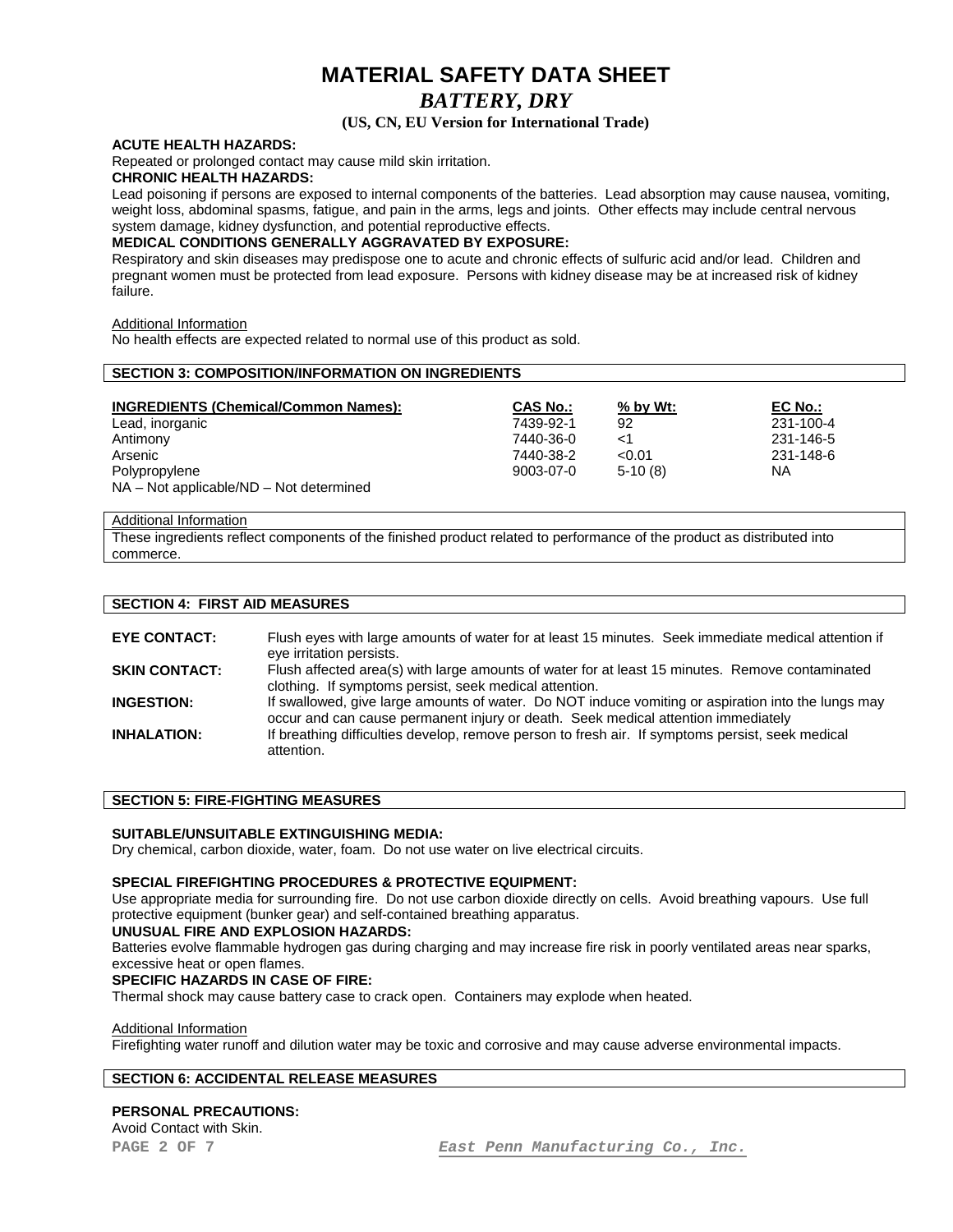## *BATTERY, DRY*

## **(US, CN, EU Version for International Trade)**

## **ENVIRONMENTAL PRECAUTIONS:**

Prevent spilled material from entering sewers and waterways.

## **SPILL CONTAINMENT & CLEANUP METHODS/MATERIALS:**

Sweep or shovel spilled material and absorbent and place in approved container. Dispose of any non-recyclable materials in accordance with local, state, provincial or federal regulations.

## Additional Information

**Lead acid batteries and their plastic cases are recyclable.** Contact your East Penn representative for recycling information.

## **SECTION 7: HANDLING AND STORAGE**

## **PRECAUTIONS FOR SAFE HANDLING AND STORAGE:**

- Keep containers tightly closed when not in use.
- If battery case is broken, avoid contact with internal components.
- Do not handle near heat, sparks, or open flames.
- Protect containers from physical damage to avoid leaks and spills.
- Place cardboard between layers of stacked batteries to avoid damage and short circuits.
- Do not allow conductive material to touch the battery terminals. A dangerous short-circuit may occur and cause battery failure and fire.

## **OTHER PRECAUTIONS (e.g.; Incompatibilities):**

Keep away from reducing substances, strong oxidizers, extreme heat, and water.

**Wash hands after handling.** 

## **SECTION 8: EXPOSURE CONTROLS/PERSONAL PROTECTION**

## **ENGINEERING CONTROLS/SYSTEM DESIGN INFORMATION:**

Charge in areas with adequate ventilation.

## **VENTILATION:**

General dilution ventilation is acceptable.

## **RESPIRATORY PROTECTION:**

Not required for normal conditions of use. See also special firefighting procedures (Section 5).

## **EYE PROTECTION:**

Wear protective glasses with side shields or goggles.

## **SKIN PROTECTION:**

Wear chemical resistant gloves as a standard procedure to prevent skin contact.

**OTHER PROTECTIVE CLOTHING OR EQUIPMENT:** None required under normal use conditions for gel-type batteries.

## **EXPOSURE GUIDELINES & LIMITS:**

| <b>OSHA</b>        | Permissible Exposure Limit (PEL/TWA)       | Lead, inorganic (as Pb)        | $0.05$ mg/m <sup>3</sup> |
|--------------------|--------------------------------------------|--------------------------------|--------------------------|
|                    |                                            | Antimony                       | 0.50 mg/m <sup>3</sup>   |
|                    |                                            | Arsenic                        | 0.01 mg/m <sup>3</sup>   |
| <b>ACGIH</b>       | 2007 Threshold Limit Value (TLV)           | Lead, inorganic (as Pb)        | $0.05 \text{ mg/m}^3$    |
|                    |                                            | Antimony                       | $0.50 \text{ mg/m}^3$    |
|                    |                                            | Arsenic                        | $0.01$ mg/m <sup>3</sup> |
| Quebec             | Permissible Exposure Value (PEV)           | Lead, inorganic (as Pb)        | 0.15 mg/m <sup>3</sup>   |
|                    |                                            | Antimony                       | $0.50 \text{ mg/m}^3$    |
|                    |                                            | Arsenic                        | 0.10 mg/m <sup>3</sup>   |
| Ontario            | Occupational Exposure Level (OEL)          | Lead (designated substance)    | 0.10 mg/m <sup>3</sup>   |
|                    |                                            | Antimony                       | $0.50 \text{ mg/m}^3$    |
|                    |                                            | Arsenic (designated substance) | 0.01 mg/m <sup>3</sup>   |
| <b>Netherlands</b> | Maximaal Aanvaarde Concentratie (MAC)      | Lead, inorganic (as Pb)        | 0.15 mg/m <sup>3</sup>   |
| Germany            | Maximale Arbeitsplatzkonzentrationen (MAK) | Lead, inorganic (as Pb)        | $0.10 \text{ mg/m}^3$    |
|                    |                                            | Antimony                       | $0.50$ mg/m <sup>3</sup> |
| United             | Occupational Exposure Standard (OES)       | Lead                           | 0.15 mg/m <sup>3</sup>   |
| Kingdom            |                                            | Antimony                       | 0.50 mg/m <sup>3</sup>   |
|                    |                                            | Arsenic                        | $0.10$ mg/m <sup>3</sup> |

TWA – 8-Hour Time Weighted Average/ STE – Short Term Exposure / mg/m<sup>3</sup> – milligrams per cubic meter of air/ NE – Not Established

## Additional Information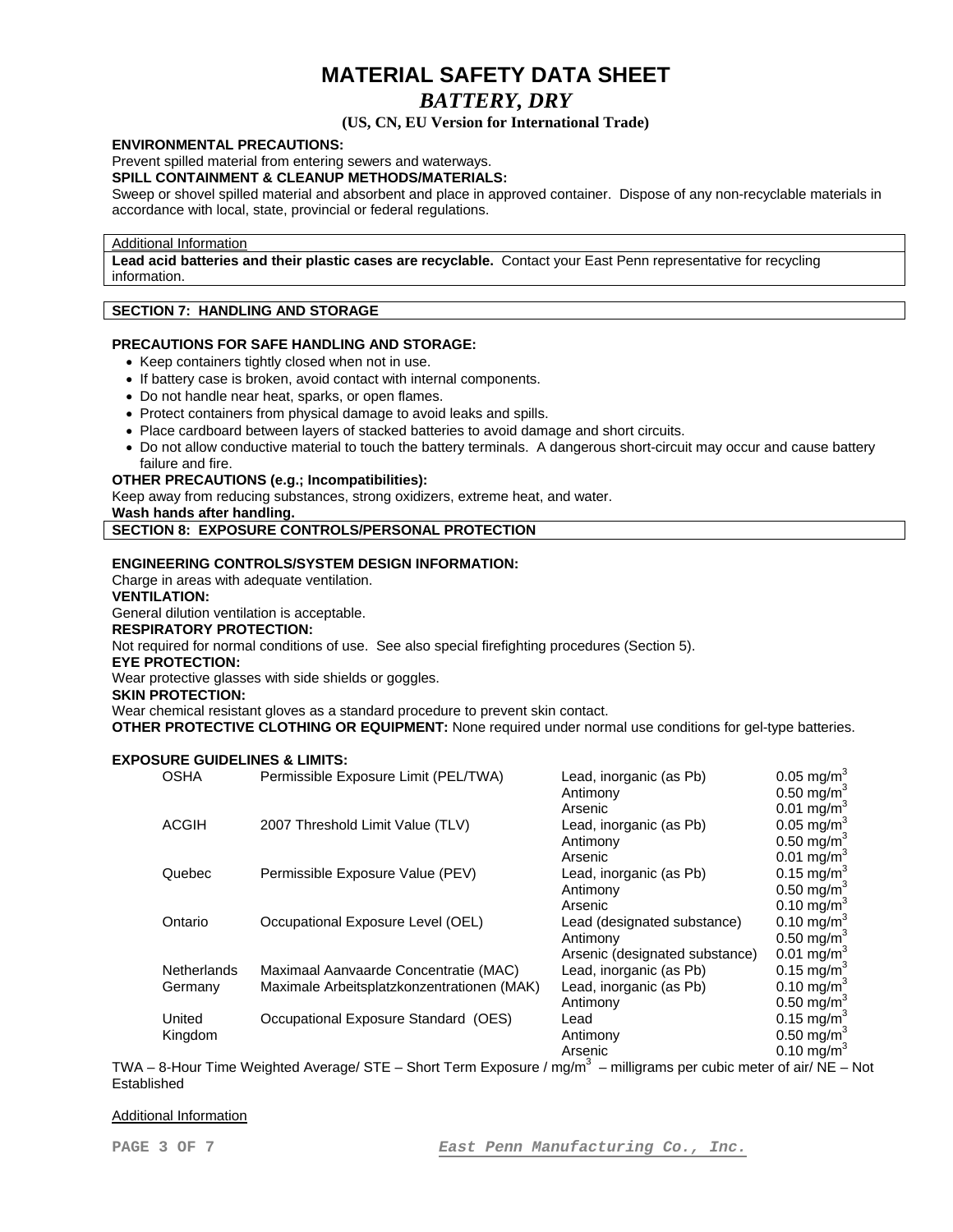## **MATERIAL SAFETY DATA SHEET**  *BATTERY, DRY*

## **(US, CN, EU Version for International Trade)**

- Batteries are housed in polypropylene cases which are regulated as total dust or respirable dust only when they are ground up during recycling. The OSHA PEL for dust is 15 mg/m<sup>3</sup> as total dust or 5 mg/m<sup>3</sup> as respirable dust.
- May be required to meet Domestic Requirements for a Specific Destination(s).

## **SECTION 9: PHYSICAL AND CHEMICAL PROPERTIES**

| <b>APPEARANCE:</b>                  | Industrial/commercial lead acid battery |
|-------------------------------------|-----------------------------------------|
| <b>ODOUR:</b>                       | Odourless                               |
| <b>ODOUR THRESHOLD:</b>             | NA (Not Applicable)                     |
| <b>PHYSICAL STATE:</b>              | Lead, solid                             |
| pH:                                 | NA.                                     |
| <b>BOILING POINT:</b>               | NA.                                     |
| <b>MELTING POINT:</b>               | NA.                                     |
| <b>FREEZING POINT:</b>              | NA.                                     |
| <b>VAPOUR PRESSURE:</b>             | NA.                                     |
| VAPOUR DENSITY (AIR = 1):           | NA.                                     |
| SPECIFIC GRAVITY ( $H_2O = 1$ ):    | NA.                                     |
| <b>EVAPORATION RATE (n-BuAc=1):</b> | NA.                                     |
| <b>SOLUBILITY IN WATER:</b>         | Insoluble                               |
| <b>FLASH POINT:</b>                 | NA.                                     |
| <b>AUTO-IGNITION TEMPERATURE:</b>   | NA.                                     |
| LOWER EXPLOSIVE LIMIT (LEL):        | NA.                                     |
| <b>UPPER EXPLOSIVE LIMIT (UEL):</b> | NA.                                     |
| <b>PARTITION COEFFICIENT:</b>       | NA                                      |
| VISCOSITY (poise $@25°$ C):         | Not Available                           |
| <b>DECOMPOSITION TEMPERATURE:</b>   | Not Available                           |

## **FLAMMABILITY/HMIS HAZARD CLASSIFICATIONS (US/CN/EU): As sulfuric acid**

HEALTH: 3 FLAMMABILITY: 0 REACTIVITY: 2

## **SECTION 10: STABILITY AND REACTIVITY**

## **SECTION 11: TOXICOLOGICAL INFORMATION**

## **ACUTE TOXICITY (Test Results Basis and Comments):**

Lead: No data available for elemental lead

SUBCHRONIC/CHRONIC TOXICITY (Test Results and Comments):

Repeated exposure to lead and lead compounds in the workplace may result in nervous system toxicity. Some toxicologists report abnormal conduction velocities in persons with blood lead levels of 50 µg/100 ml or higher. Heavy lead exposure may result in central nervous system damage, encephalopathy and damage to the blood-forming (hematopoietic) tissues.

## Additional Information

- Very little chronic toxicity data available for elemental lead.
- Lead is listed by IARC as a 2B carcinogen: possible carcinogen in humans. Arsenic is listed by IARC, ACGIH, and NTP as a carcinogen, based on studies with high doses over long periods of time. The other ingredients in this product, present at equal to or greater than 0.1% of the product, are not listed by OSHA, NTP, or IARC as suspect carcinogens.
- The 19<sup>th</sup> Amendment to EC Directive 67/548/EEC classified lead compounds, but not lead in metal form, as possibly toxic to reproduction. Risk phrase 61: May cause harm to the unborn child, applies to lead compounds, especially soluble forms.

## **SECTION 12: ECOLOGICAL INFORMATION**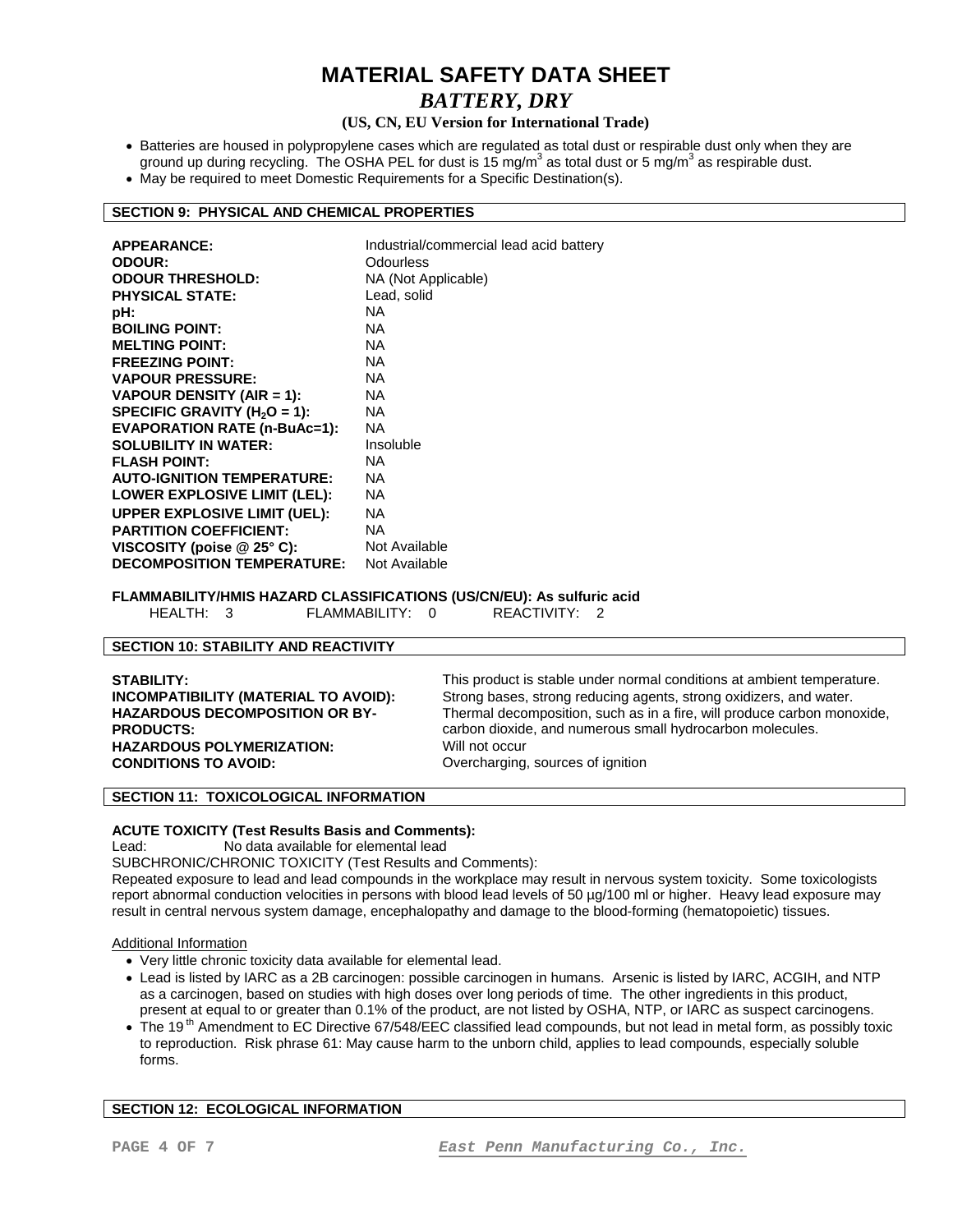## *BATTERY, DRY*

## **(US, CN, EU Version for International Trade)**

## **PERSISTENCE & DEGRADABILITY:**

Lead is very persistent in soils and sediments. No data available on biodegradation.

## **BIOACCUMULATIVE POTENTIAL (Including Mobility):**

Mobility of metallic lead between ecological compartments is low. Bioaccumulation of lead occurs in aquatic and terrestrial animals and plants, but very little bioaccumulation occurs through the food chain. Most studies have included lead compounds, not solid inorganic lead.

**AQUATIC TOXICITY (Test Results & Comments):** 

Lead (metal): No data available

## Additional Information

- No known effects on stratospheric ozone depletion.
- Volatile organic compounds: 0% (by Volume)
- Water Endangering Class (WGK): NA

## **SECTION 13: DISPOSAL CONSIDERATIONS**

| <b>WASTE DISPOSAL</b><br><b>METHOD:</b> | Lead acid batteries are recyclable when sent to secondary lead smelters. Following local,<br>State/Provincial, and Federal/National regulations applicable to end-of-life characteristics will<br>be the responsibility of the end-user.                                       |
|-----------------------------------------|--------------------------------------------------------------------------------------------------------------------------------------------------------------------------------------------------------------------------------------------------------------------------------|
| <b>HAZARDOUS WASTE</b>                  |                                                                                                                                                                                                                                                                                |
| <b>CLASS/CODE:</b>                      | US - Not applicable to finished product as manufactured for distribution into commerce.<br>CN – Not applicable to finished product as manufactured for distribution into commerce.<br>EWC – Not applicable to finished product as manufactured for distribution into commerce. |

## Additional Information

Not Included – **Recycle** or dispose as allowed by local jurisdiction for the end-of-life characteristics as-disposed.

## **SECTION 14: TRANSPORT INFORMATION**

## **GROUND – US-DOT/CAN-TDG/EU-ADR/APEC-ADR:**

Not regulated as a Hazardous Material

Proper Shipping Name Not regulated as a Hazardous Material

**VESSEL – IMO-IMDG:**

Proper Shipping Name Not regulated as a Hazardous Material

## Additional Information

- Battery, Dry, not subject to Hazardous Material Requirements. Not regulated as a Hazardous Material therefore must not be marked with an identification number or hazardous label and is not subject to hazardous shipping paper requirements. - Transport requires proper packaging and paperwork, including the Nature and Quantity of goods, per applicable

origin/destination/customs points as-shipped.

## **SECTION 15: REGULATORY INFORMATION**

## **INVENTORY STATUS:**

All components are listed on the TSCA; EINECS/ELINCS; and DSL, unless noted otherwise below.

## **U.S. FEDERAL REGULATIONS:**

**TSCA Section 8b – Inventory Status:** All chemicals comprising this product are either exempt or listed on the TSCA Inventory.

**TSCA Section 12b – Export Notification:** If the finished product contains chemicals subject to TSCA Section 12b export notification, they are listed below:

None NA

**Chemical CAS #**

**PAGE 5 OF 7** *East Penn Manufacturing Co., Inc.*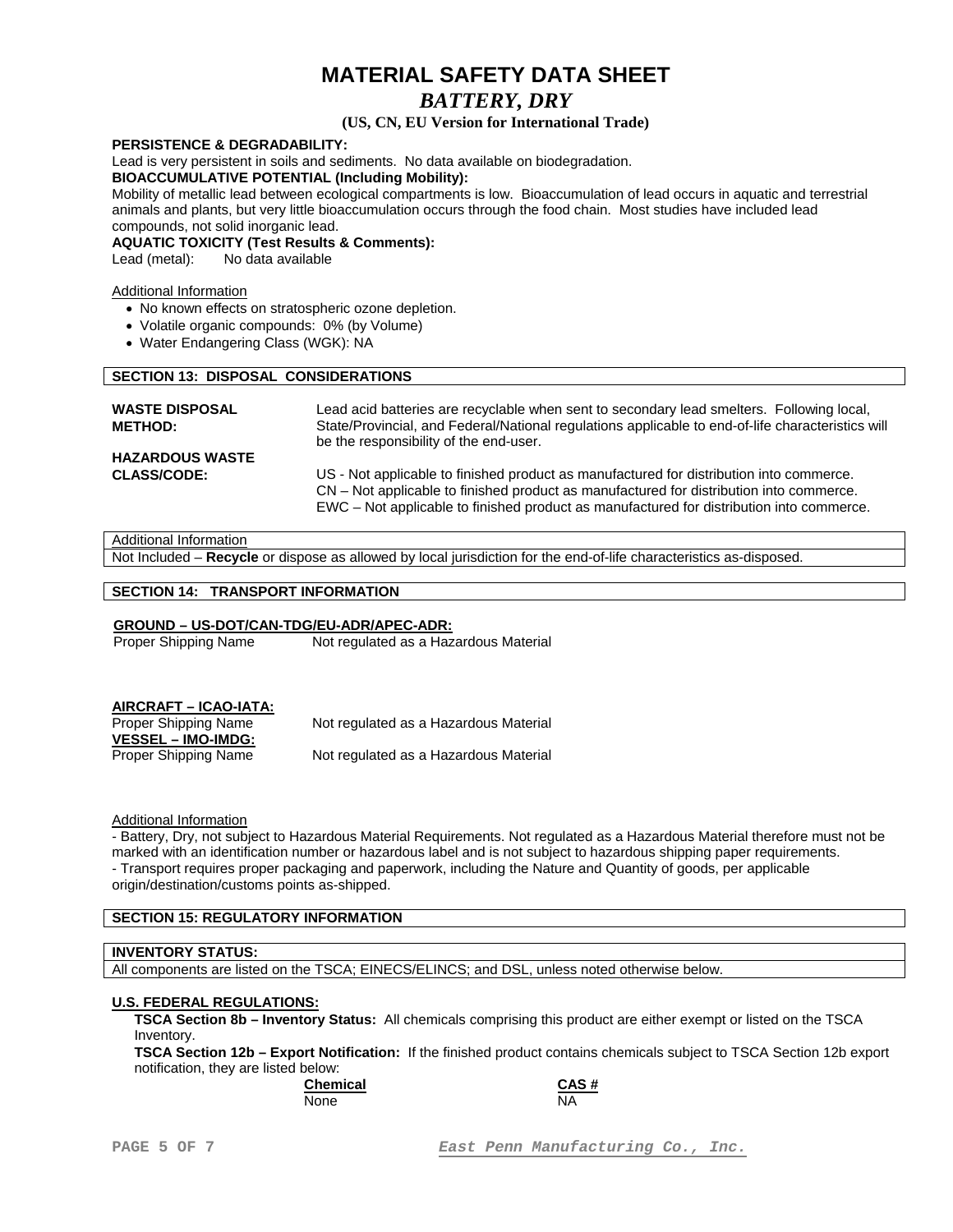## *BATTERY, DRY*

**(US, CN, EU Version for International Trade)** 

## **CERCLA (COMPREHENSIVE RESPONSE COMPENSATION, AND LIABILITY ACT)**

Chemicals present in the product which could require reporting under the statute:

 **Chemical CAS #**

#### Lead 7439-92-1 **SARA TITLE III (SUPERFUND AMENDMENTS AND REAUTHORIZATION ACT)**

The finished product contains chemicals subject to the reporting requirements of Section 313 of SARA Title III.

 **Chemical CAS # % wt**  Lead 7439-92-1 92

**CERCLA SECTION 311/312 HAZARD CATEGORIES:** Note that the finished product is exempt from these regulations, but lead and sulfuric acid above the thresholds are reportable on Tier II reports.

| Fire Hazard              | No. |
|--------------------------|-----|
| <b>Pressure Hazard</b>   | No. |
| <b>Reactivity Hazard</b> | No. |
| Immediate Hazard         | No. |
| Delayed Hazard           | No. |
|                          |     |

## **STATE REGULATIONS (US):**

## **California Proposition 65**

 The following chemicals identified to exist in the finished product as distributed into commerce are known to the State of California to cause cancer, birth defects, or other reproductive harm:

| Chemical                    | CAS#      | % Wt |
|-----------------------------|-----------|------|
| Arsenic (as arsenic oxides) | 7440-38-2 | <0.1 |
| _ead                        | 7439-92-1 | 92   |

## **California Consumer Product Volatile Organic Compound Emissions**

This Product is not regulated as a Consumer Product for purposes of CARB/OTC VOC Regulations, as-sold for the intended purpose and into the industrial/Commercial supply chain.

## **INTERNATIONAL REGULATIONS (Non-US):**

 **Canadian Domestic Substance List (DSL)** 

 All ingredients remaining in the finished product as distributed into commerce are included on the Domestic Substances List.

## **WHMIS Classifications**

 This product has been classified in accordance with the hazard criteria of the Controlled Products Regulations (CPR) and the MSDS contains all the information required by the Controlled Products Regulations.

## **NPRI and Ontario Regulation 127/01**

This product contains the following chemicals subject to the reporting requirements of Canada NPRI +/or Ont. Reg. 127/01:

| <b>Chemical</b> | <b>CAS#</b> | Wt<br>%           |
|-----------------|-------------|-------------------|
| _ead            | 7439-92-1   | ۵2<br>ັ<br>$\sim$ |

European Inventory of Existing Commercial Chemical Substances (EINECS)

 All ingredients remaining in the finished product as distributed into commerce are exempt from, or included on, the European Inventory of Existing Commercial Chemical Substances.

 European Communities (EC) Hazard Classification according to directives 67/548/EEC and 1999/45/EC. R-Phrases S-Phrases and the set of the set of the set of the set of the set of the set of the set of the set of the set of the set of the set of the set of the set of the set of the set of the set of the set of the set of

| <b>⊰-Phrases</b> |  |
|------------------|--|
| 23/25            |  |

23/25 1/2, 20/21, S28

## Additional Information

This product may be subject to Restriction of Hazardous Substances (RoHS) regulations in Europe and China, or may be regulated under additional regulations and laws not identified above, such as for uses other than described or as-designed/asintended by the manufacturer, or for distribution into specific domestic destinations.

## **SECTION 16: OTHER INFORMATION**

## **OTHER INFORMATION:**

Distribution into Quebec to follow Canadian Controlled Product Regulations (CPR) 24(1) and 24(2).

Distribution into the EU to follow applicable Directives to the Use, Import/Export of the product as-sold.

## **SOURCES OF INFORMATION:**

International Agency for Research on Cancer (1987), *IARC Monographs on the Evaluation of Carcinogenic Risks to Humans: Overall Evaluations of Carcinogenicity: An updating of IARC Monographs Volumes 1-42, Supplement 7, Lyon,* France.